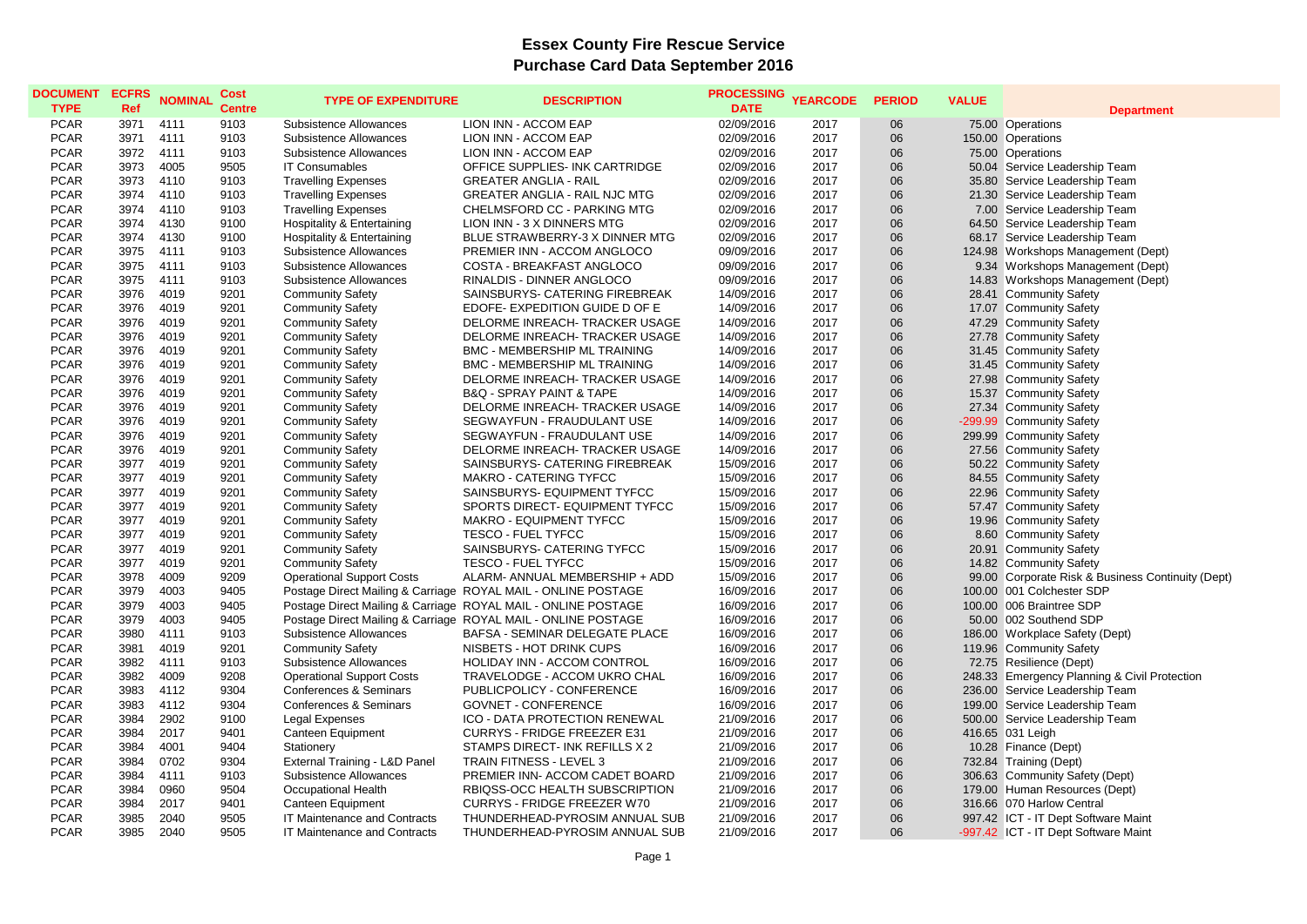## **Essex County Fire Rescue Service Purchase Card Data September 2016**

| <b>DOCUMENT</b><br><b>TYPE</b> | <b>ECFRS</b><br><b>Ref</b> | <b>NOMINAL</b> | <b>Cost</b><br><b>Centre</b> | <b>TYPE OF EXPENDITURE</b>           | <b>DESCRIPTION</b>                                            | <b>PROCESSING</b><br><b>DATE</b> | <b>YEARCODE</b> | <b>PERIOD</b> | <b>VALUE</b> |                                     |
|--------------------------------|----------------------------|----------------|------------------------------|--------------------------------------|---------------------------------------------------------------|----------------------------------|-----------------|---------------|--------------|-------------------------------------|
|                                |                            |                |                              |                                      |                                                               |                                  |                 |               |              | <b>Department</b>                   |
| <b>PCAR</b>                    | 3985                       | <b>B217</b>    | 9505                         | Payments in Advance                  | THUNDERHEAD-PYROSIM ANNUAL SUB                                | 21/09/2016                       | 2017            | 06            |              | 997.42 ICT - IT Dept Software Maint |
| <b>PCAR</b>                    | 3985                       | 4005           | 9505                         | <b>IT Consumables</b>                | CFOA - ICT PROF CONFERENCE                                    | 21/09/2016                       | 2017            | 06            |              | 840.00 ICT - Consumables - Others   |
| <b>PCAR</b>                    | 3986                       | 4110           | 9103                         | <b>Travelling Expenses</b>           | <b>BA.COM - FLIGHTS TO DUBAI</b>                              | 23/09/2016                       | 2017            | 06            |              | 867.30 Training (Dept)              |
| <b>PCAR</b>                    | 3986                       | 4110           | 9103                         | <b>Travelling Expenses</b>           | <b>BA.COM - FLIGHTS TO DUBAI</b>                              | 23/09/2016                       | 2017            | 06            |              | 847.30 Training (Dept)              |
| <b>PCAR</b>                    | 3986                       | 2087           | 9204                         | <b>Water Services</b>                | HARMSWORTH TOWNLEY - RIVETS                                   | 23/09/2016                       | 2017            | 06            |              | 32.73 Water Services (Dept)         |
| <b>PCAR</b>                    | 3986                       | 4110           | 9103                         | <b>Travelling Expenses</b>           | <b>BA.COM - REFUND FLIGHTS DUBAI</b>                          | 23/09/2016                       | 2017            | 06            |              | -747.30 Training (Dept)             |
| <b>PCAR</b>                    | 3986                       | 2030           | 9301                         | <b>Operational Equipment Support</b> | PROBIKE - BATTERY OPTIMISER                                   | 23/09/2016                       | 2017            | 06            |              | 87.48 Technical Services (Dept)     |
| <b>PCAR</b>                    | 3986                       | 2087           | 9204                         | <b>Water Services</b>                | START TRAFFIC - STOP/GO SIGN                                  | 23/09/2016                       | 2017            | 06            |              | 97.90 Water Services (Dept)         |
| <b>PCAR</b>                    | 3986                       | 4110           | 9103                         | <b>Travelling Expenses</b>           | <b>BA.COM - REFUND FLIGHTS DUBAI</b>                          | 23/09/2016                       | 2017            | 06            |              | -100.00 Training (Dept)             |
| <b>PCAR</b>                    | 3986                       | 2303           | 9053                         | Clothing & Footwear                  | DUTCHY FARM KENNELS - KENNEL                                  | 23/09/2016                       | 2017            | 06            |              | 1,657.50 014 USAR                   |
| <b>PCAR</b>                    | 3986                       | 4111           | 9103                         | Subsistence Allowances               | PREMIER INN- ACCOM                                            | 23/09/2016                       | 2017            | 06            |              | 149.98 Finance (Dept)               |
| <b>PCAR</b>                    | 3987                       | 4111           | 9103                         | Subsistence Allowances               | PREMIER INN- ACCOM DURHAM FIRE                                | 23/09/2016                       | 2017            | 06            |              | 131.65 Service Leadership Team      |
| <b>PCAR</b>                    | 3988                       | 4111           | 9304                         | Subsistence Allowances               | SAINSBURYS - REFRESHMENTS CPD                                 | 23/09/2016                       | 2017            | 06            |              | 13.70 Training                      |
| <b>PCAR</b>                    | 3989                       | 4110           | 9103                         | <b>Travelling Expenses</b>           | <b>GREATER ANGLIA - RAIL MEETING</b>                          | 23/09/2016                       | 2017            | 06            |              | 42.10 Service Leadership Team       |
| <b>PCAR</b>                    | 3989                       | 4110           | 9103                         | <b>Travelling Expenses</b>           | <b>NCP - PARKING FOR MEETING</b>                              | 23/09/2016                       | 2017            | 06            |              | 3.33 Service Leadership Team        |
| <b>PCAR</b>                    | 3990                       | 4112           | 9304                         | Conferences & Seminars               | PMGLTD - BLUELIGHT CONFERENCE                                 | 23/09/2016                       | 2017            | 06            |              | 199.00 Service Leadership Team      |
| <b>PCAR</b>                    | 3991                       | 3201           | 9400                         | Petrol and Diesel                    | BP-FUEL K9 VEHICLE DOG TRAININ                                | 26/09/2016                       | 2017            | 06            |              | 37.93 014 USAR                      |
| <b>PCAR</b>                    | 3991                       | 3201           | 9400                         | Petrol and Diesel                    | STAR- FUEL K9 VEHILCE TRAINING                                | 26/09/2016                       | 2017            | 06            |              | 28.16 014 USAR                      |
| <b>PCAR</b>                    | 3991                       | 6899           | 9053                         | Miscellaneous Expenses               | K9 HYDRO - CANINE PHYSIO                                      | 26/09/2016                       | 2017            | 06            |              | 45.00 014 USAR                      |
| <b>PCAR</b>                    | 3991                       | 6899           | 9053                         | Miscellaneous Expenses               | LINTBELLS - FOOD SUPPLEMENTS                                  | 26/09/2016                       | 2017            | 06            |              | 43.20 014 USAR                      |
| <b>PCAR</b>                    | 3991                       | 4110           | 9103                         | <b>Travelling Expenses</b>           | STENA LINE - FERRY TICKET                                     | 26/09/2016                       | 2017            | 06            |              | 33.60 014 USAR                      |
| <b>PCAR</b>                    | 3991                       | 4110           | 9103                         | <b>Travelling Expenses</b>           | STENA LINE - FERRY TICKET                                     | 26/09/2016                       | 2017            | 06            |              | 231.40 014 USAR                     |
| <b>PCAR</b>                    | 3991                       | 6899           | 9053                         | Miscellaneous Expenses               | <b>TRAVIS PERKINS - GRAVEL KENNEL</b>                         | 26/09/2016                       | 2017            | 06            |              | 71.75 014 USAR                      |
| <b>PCAR</b>                    | 3991                       | 6899           | 9053                         | Miscellaneous Expenses               | <b>TESCO - DOG FOOD SUPPLIMENTS</b>                           | 26/09/2016                       | 2017            | 06            |              | 10.00 014 USAR                      |
| <b>PCAR</b>                    | 3991                       | 6899           | 9053                         | Miscellaneous Expenses               | HG GLADWELL - DOG FOOD                                        | 26/09/2016                       | 2017            | 06            |              | 47.82 014 USAR                      |
| <b>PCAR</b>                    | 3992                       | 4001           | 9404                         | Stationery                           | STAPLES - LEVER ARCH FILES                                    | 26/09/2016                       | 2017            | 06            |              | 34.35 014 USAR                      |
| <b>PCAR</b>                    | 3993                       | 2040           | 9505                         | IT Maintenance and Contracts         | YESSOFTWARE - SOFTWARE RENEWAL                                | 26/09/2016                       | 2017            | 06            |              | 390.84 ICT - IT Dept Software Maint |
| <b>PCAR</b>                    | 3993                       | 2040           | 9505                         | IT Maintenance and Contracts         | THAWTE - SOFTWARE RENEWAL                                     | 26/09/2016                       | 2017            | 06            |              | 156.98 ICT - IT Dept Software Maint |
| <b>PCAR</b>                    | 3993                       | 2510           | 9505                         | <b>IT Communications</b>             | J2 EFAX - EFA SUBSCRIPTION                                    | 26/09/2016                       | 2017            | 06            |              | 15.00 ICT - Communications Voice    |
| <b>PCAR</b>                    | 3993                       | 4005           | 9505                         | <b>IT Consumables</b>                | <b>EGRESS SWITCH - SECURE EMAIL</b>                           | 26/09/2016                       | 2017            | 06            |              | 340.00 ICT Consumables Software     |
| <b>PCAR</b>                    | 3994                       | 4201           | 9402                         |                                      | Risk Protection - EL PL Property et EVENT ASSURED - INSURANCE | 26/09/2016                       | 2017            | 06            |              | 115.52 Service Leadership Team      |
| <b>PCAR</b>                    | 3995                       | 2924           | 9420                         | <b>Quality Assurance</b>             | BSI- COPY OF ISO 9001 2015 BSI                                | 26/09/2016                       | 2017            | 06            |              | 114.00 Workshops Engineering (Dept) |
| <b>PCAR</b>                    | 3995                       | 2070           | 9420                         | Tools & Light Equipment              | PAYPAL - BATTERY CHARGER                                      | 26/09/2016                       | 2017            | 06            |              | 211.98 Workshops Engineering (Dept) |
| <b>PCAR</b>                    | 3996                       | 4111           | 9103                         | Subsistence Allowances               | HOLIDAY INN - ACCOM CFOA MTG                                  | 26/09/2016                       | 2017            | 06            |              | 59.01 Operations                    |
| <b>PCAR</b>                    | 3996                       | 4111           | 9103                         | Subsistence Allowances               | HOLIDAY INN - ACCOM CFOA MTG                                  | 26/09/2016                       | 2017            | 06            |              | 62.24 Operations                    |
| <b>PCAR</b>                    | 3997                       | 4110           | 9210                         | <b>Travelling Expenses</b>           | <b>GREATER ANGLIA - RAIL WORKSHOP</b>                         | 26/09/2016                       | 2017            | 06            |              | 21.30 Emergency Planning (Dept)     |
| <b>PCAR</b>                    | 3997                       | 4111           | 9210                         | Subsistence Allowances               | WILKIN & SON - WORKING LUNCH                                  | 26/09/2016                       | 2017            | 06            |              | 99.90 Emergency Planning (Dept)     |
| <b>PCAR</b>                    | 3997                       | 4110           | 9210                         | <b>Travelling Expenses</b>           | <b>GREATER ANGLIA - RAIL WORKSHOP</b>                         | 26/09/2016                       | 2017            | 06            |              | 29.00 Emergency Planning (Dept)     |
| <b>PCAR</b>                    | 3998                       | 4019           | 9201                         | <b>Community Safety</b>              | YHA - ACCOMODATION D OF E                                     | 28/09/2016                       | 2017            | 06            |              | 129.54 Community Safety             |
| <b>PCAR</b>                    | 3998                       | 4019           | 9201                         | <b>Community Safety</b>              | YHA - ACCOM REFUND D OF E                                     | 28/09/2016                       | 2017            | 06            |              | -88.37 Community Safety             |
| <b>PCAR</b>                    | 3999                       | 4019           | 9201                         | <b>Community Safety</b>              | PAYPAL - OVEN CLEANING SERVICE                                | 28/09/2016                       | 2017            | 06            |              | 70.00 Community Safety              |
| <b>PCAR</b>                    | 3999                       | 4019           | 9201                         | <b>Community Safety</b>              | PAYPAL - OVEN CLEANING SERVICE                                | 28/09/2016                       | 2017            | 06            |              | 55.00 Community Safety              |
| <b>PCAR</b>                    | 3999                       | 4019           | 9201                         | <b>Community Safety</b>              | PAYPAL - OVEN CLEANING SERVICE                                | 28/09/2016                       | 2017            | 06            |              | 70.00 Community Safety              |
| <b>PCAR</b>                    | 3999                       | 4019           | 9201                         | <b>Community Safety</b>              | PAYPAL - OVEN CLEANING SERVICE                                | 28/09/2016                       | 2017            | 06            |              | 55.00 Community Safety              |
| <b>PCAR</b>                    | 3999                       | 4019           | 9201                         | <b>Community Safety</b>              | PAYPAL - OVEN CLEANING SERVICE                                | 28/09/2016                       | 2017            | 06            |              | 35.00 Community Safety              |
| <b>PCAR</b>                    | 3999                       | 4019           | 9201                         | <b>Community Safety</b>              | PAYPAL - OVEN CLEANING SERVICE                                | 28/09/2016                       | 2017            | 06            |              | 70.00 Community Safety              |
| <b>PCAR</b>                    | 3999                       | 4019           | 9201                         | <b>Community Safety</b>              | PAYPAL - OVEN CLEANING SERVICE                                | 28/09/2016                       | 2017            | 06            |              | 45.00 Community Safety              |
| <b>PCAR</b>                    | 3999                       | 4019           | 9201                         | <b>Community Safety</b>              | PAYPAL - OVEN CLEANING SERVICE                                | 28/09/2016                       | 2017            | 06            |              | 70.00 Community Safety              |
| <b>PCAR</b>                    |                            | 4019           |                              |                                      |                                                               |                                  |                 | 06            |              |                                     |
|                                | 3999                       |                | 9201                         | <b>Community Safety</b>              | PAYPAL - OVEN CLEANING SERVICE                                | 28/09/2016                       | 2017            |               |              | 85.00 Community Safety              |
| <b>PCAR</b>                    | 3999                       | 4019           | 9201                         | <b>Community Safety</b>              | PAYPAL - OVEN CLEANING SERVICE                                | 28/09/2016                       | 2017            | 06            |              | 80.00 Community Safety              |
| <b>PCAR</b>                    | 3999                       | 4019           | 9201                         | <b>Community Safety</b>              | PAYPAL - OVEN CLEANING SERVICE                                | 28/09/2016                       | 2017            | 06            |              | 70.00 Community Safety              |